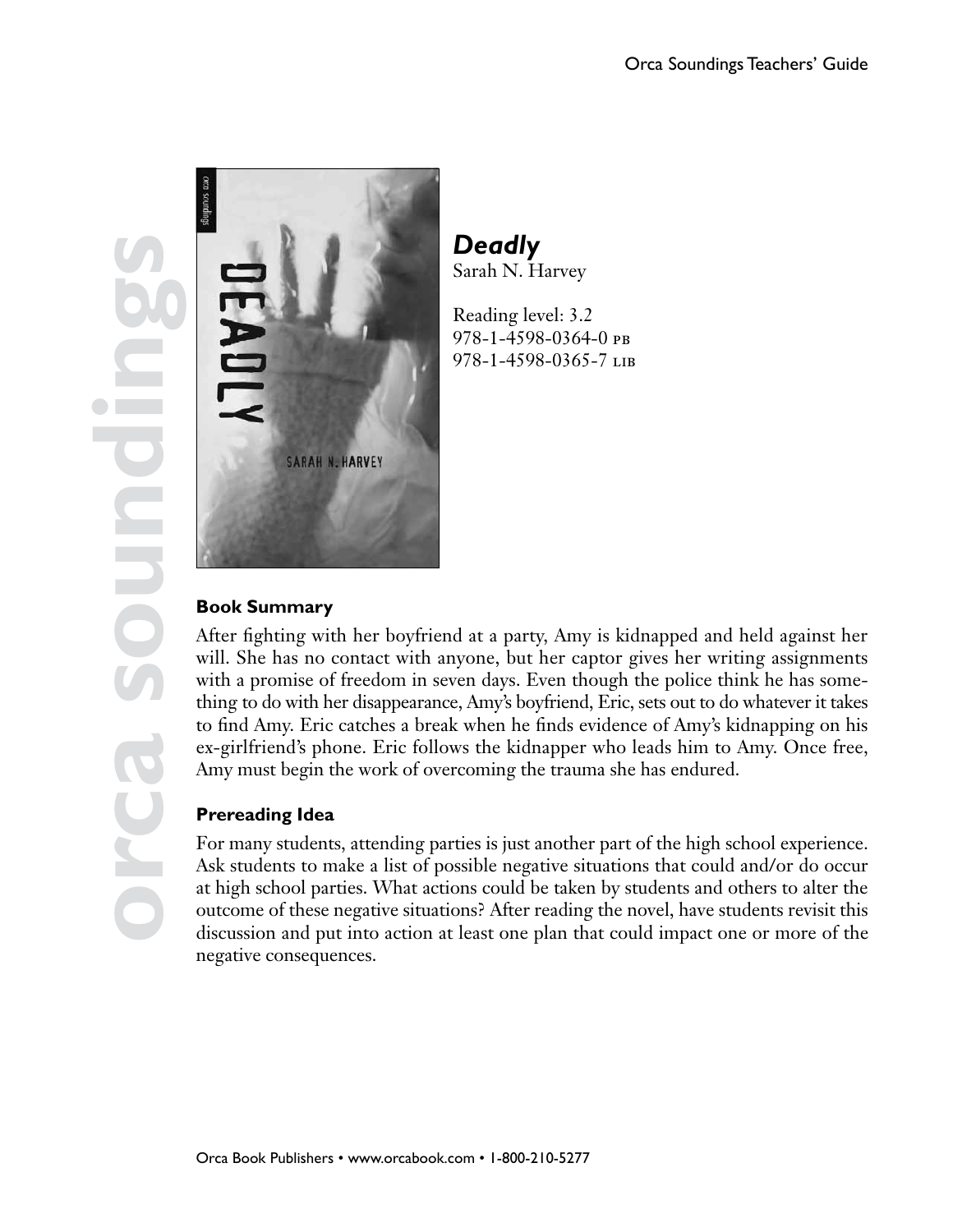# **Connecting to the World—Writing and Research Ideas**

Ask students to investigate the history of the seven deadly sins and then to write a short essay on one of the sins and the part it has played in their life. The seven deadly sins are lust, greed, gluttony, sloth, envy, wrath and pride (chapter 3). Have students assume the "voice" of the sin, personifying the vice, and relate the experience(s) from the point of view of the specific deadly sin. Have students share their pieces in small groups.

• Underage drinking is a leading cause of death among youth. In small groups, ask students to research the problem and to determine: reasons for teen drinking, the risks involved in the behavior, strategies within the family and community to prevent underage drinking, statistics surrounding the issue, and the laws and legal consequences of illegal drinking. As part of their research, ask groups to include an interview with someone that has a connection in some way to underage drinking. Using technology, each group should make a class presentation detailing their findings.

### **Connecting to the Text—Elements of the Novel**

### *Characterization*

With a partner, ask students to draw a Venn diagram and to list the character traits, life choices, and personal issues for two of the major characters in the appropriate circles. Then using the lists on the Venn diagram as prewriting, have the students write a poem for two voices. Each student will take on the "voice" of one of the characters. Working together, students should write the words of the poem line by line, creating alternating individual character lines as well as unison lines. Students can perform their poems for the class.

### *Theme*

Friedrich Nietzsche, a German philosopher who lived in the late 1800s, said, "What does not destroy me makes me stronger." Using situations in the book for support, ask students to write a paragraph justifying this statement as the theme of *Deadly.* Or ask students to find another quote that exemplifies the theme and to support their choice with examples from the book. Have students add to their theme justifications by adding a personal connection and response to the theme. Have students share their writing in small groups.

# *Plot*

The novel has two plots running simultaneously: one of Amy in her prison and one of Eric and his efforts to find Amy. Working in small groups, ask students to draw a plot diagram of each plot, including on the diagram the beginning, rising action, climax, falling action, and the conclusion. Students should write the events that occur in each stage on the diagram. These diagrams will help students visualize the key features of the story. Then ask each group to discuss the author's purpose and effectiveness and the effects of the juxtaposition of the two plot lines in the novel. Have each group share their discussion highlights with the whole class.